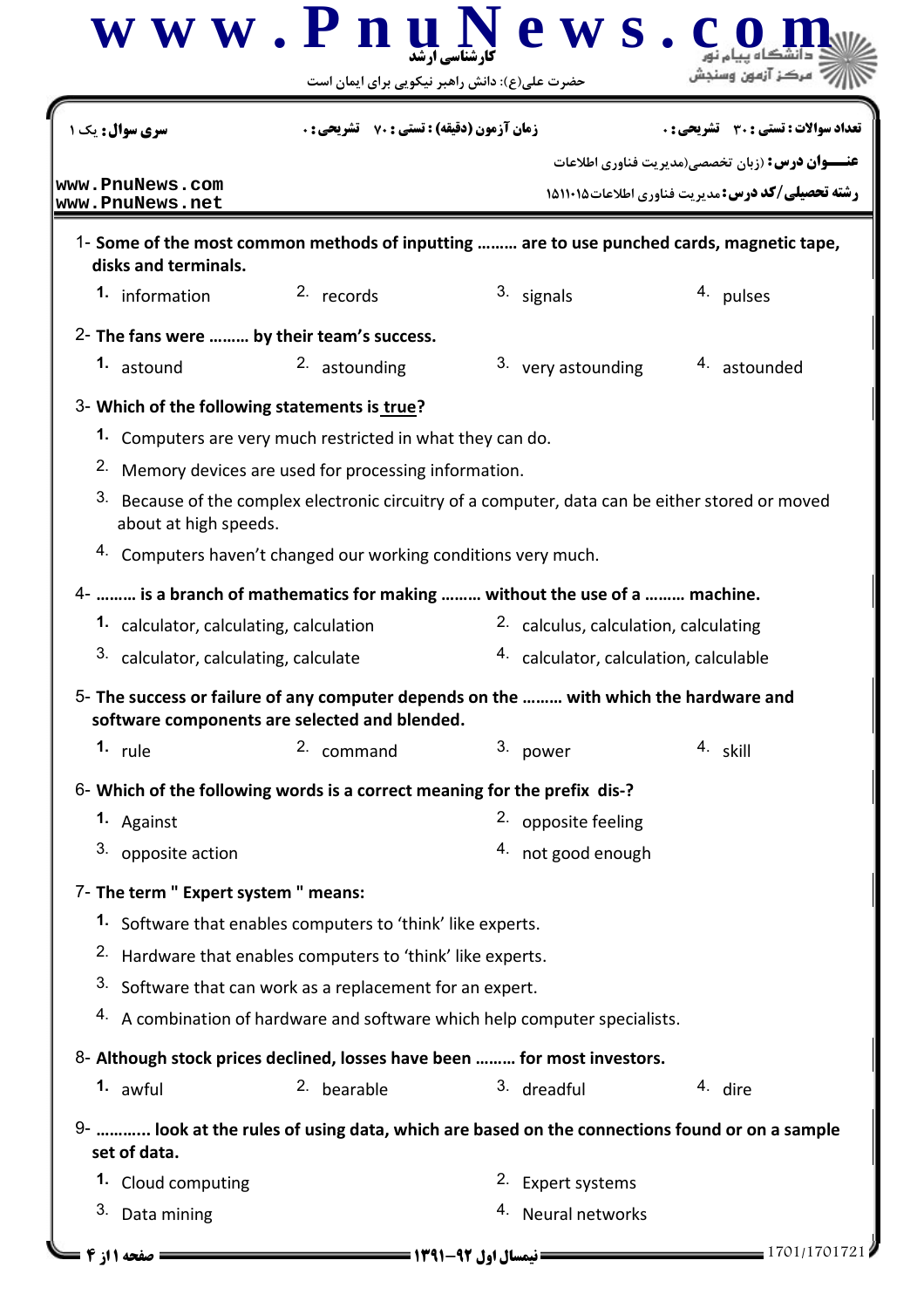| <b>سری سوال :</b> یک ۱                                              | <b>زمان آزمون (دقیقه) : تستی : 70 ٪ تشریحی : 0</b>                            |                                                                                                                                                                                      | تعداد سوالات : تستي : 30 ٪ تشريحي : 0                                                             |  |  |
|---------------------------------------------------------------------|-------------------------------------------------------------------------------|--------------------------------------------------------------------------------------------------------------------------------------------------------------------------------------|---------------------------------------------------------------------------------------------------|--|--|
| www.PnuNews.com                                                     |                                                                               |                                                                                                                                                                                      | <b>عنـــوان درس:</b> (زبان تخصصي(مديريت فناوري اطلاعات                                            |  |  |
| www.PnuNews.net                                                     |                                                                               |                                                                                                                                                                                      | رشته تحصیلی/کد درس: مدیریت فناوری اطلاعات ۱۵۱۱۰۱۵                                                 |  |  |
| 10- Which of the following statements is true?                      |                                                                               |                                                                                                                                                                                      |                                                                                                   |  |  |
|                                                                     | 1. Data mining is a process of analyzing known patterns in data.              |                                                                                                                                                                                      |                                                                                                   |  |  |
|                                                                     | <sup>2.</sup> Artificial intelligence is commonly used in data mining.        |                                                                                                                                                                                      |                                                                                                   |  |  |
| 3.                                                                  | Data mining is only useful for a limited range of problems.                   |                                                                                                                                                                                      |                                                                                                   |  |  |
|                                                                     | 4. Cloud computing is commonly used in data mining.                           |                                                                                                                                                                                      |                                                                                                   |  |  |
|                                                                     | software that anyone could use without paying.                                | 11- Linus used the  programming tools developed by Richard Stallman's Free Software                                                                                                  | Foundation, an organization of volunteers dedicated to fulfilling Stallman's ideal of making good |  |  |
| 1. $LISP$                                                           | 2. PROLOG                                                                     | $3.$ GNU                                                                                                                                                                             | 4. JAVA                                                                                           |  |  |
| 12- Which of the following words is a synonym for the word immense? |                                                                               |                                                                                                                                                                                      |                                                                                                   |  |  |
| 1. minuscule                                                        | 2. minute                                                                     | 3. massive                                                                                                                                                                           | $4.$ tiny                                                                                         |  |  |
| 13- Which of the following statements is true?                      |                                                                               |                                                                                                                                                                                      |                                                                                                   |  |  |
| other electronic devices.                                           |                                                                               | 1. Fewer people are using computers because computer functions are becoming integrated into                                                                                          |                                                                                                   |  |  |
|                                                                     | <sup>2.</sup> Intelligent agents will make computers seem more like humans.   |                                                                                                                                                                                      |                                                                                                   |  |  |
|                                                                     | 3. Keyboards and mice will soon not be required for using personal computers. |                                                                                                                                                                                      |                                                                                                   |  |  |
|                                                                     |                                                                               | 4. Speech recognition is likely to completely replace other input devices.                                                                                                           |                                                                                                   |  |  |
| 14- The term "TTS" means:                                           |                                                                               |                                                                                                                                                                                      |                                                                                                   |  |  |
| automating repetitive tasks.                                        |                                                                               | 1. Software assistant that performs tasks such as retrieving and delivering information and                                                                                          |                                                                                                   |  |  |
|                                                                     |                                                                               | <sup>2.</sup> A system that allows a user to interact with a computer using a combination of inputs such as<br>speech recognition, hand writing recognition, text to speech and etc. |                                                                                                   |  |  |
| <sup>3.</sup> Graphical user interface.                             |                                                                               |                                                                                                                                                                                      |                                                                                                   |  |  |
| <sup>4</sup> Text to speech                                         |                                                                               |                                                                                                                                                                                      |                                                                                                   |  |  |
|                                                                     |                                                                               | 15-  are two of the most generic applications available through ASPs.                                                                                                                |                                                                                                   |  |  |
| 1. Posting and banking services                                     |                                                                               |                                                                                                                                                                                      |                                                                                                   |  |  |
|                                                                     | <sup>2.</sup> Presentation of database and programming courses                |                                                                                                                                                                                      |                                                                                                   |  |  |
|                                                                     | 3. Office suite applications and email services                               |                                                                                                                                                                                      |                                                                                                   |  |  |
|                                                                     | 4. Data mining applications and training services                             |                                                                                                                                                                                      |                                                                                                   |  |  |
|                                                                     |                                                                               |                                                                                                                                                                                      |                                                                                                   |  |  |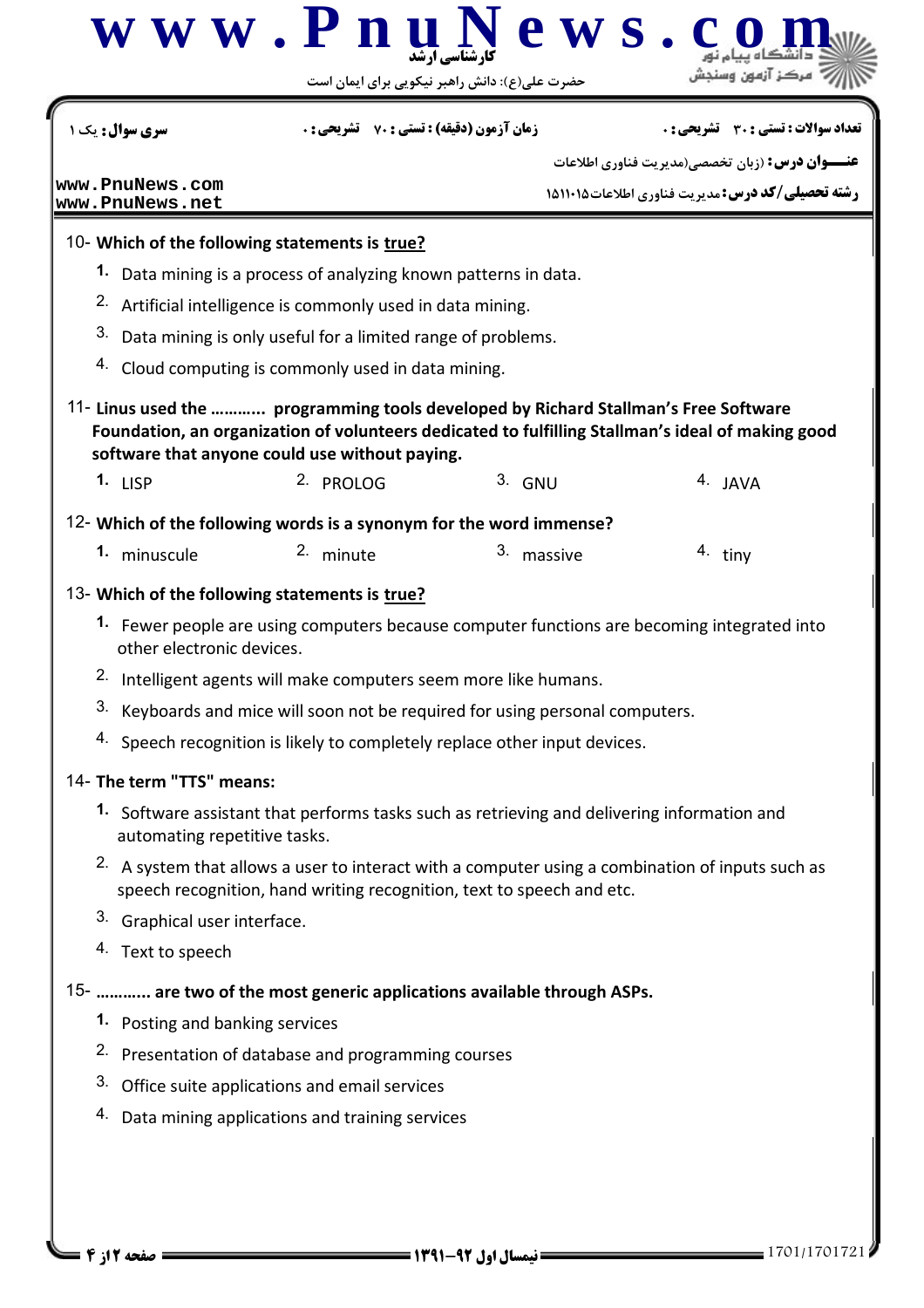